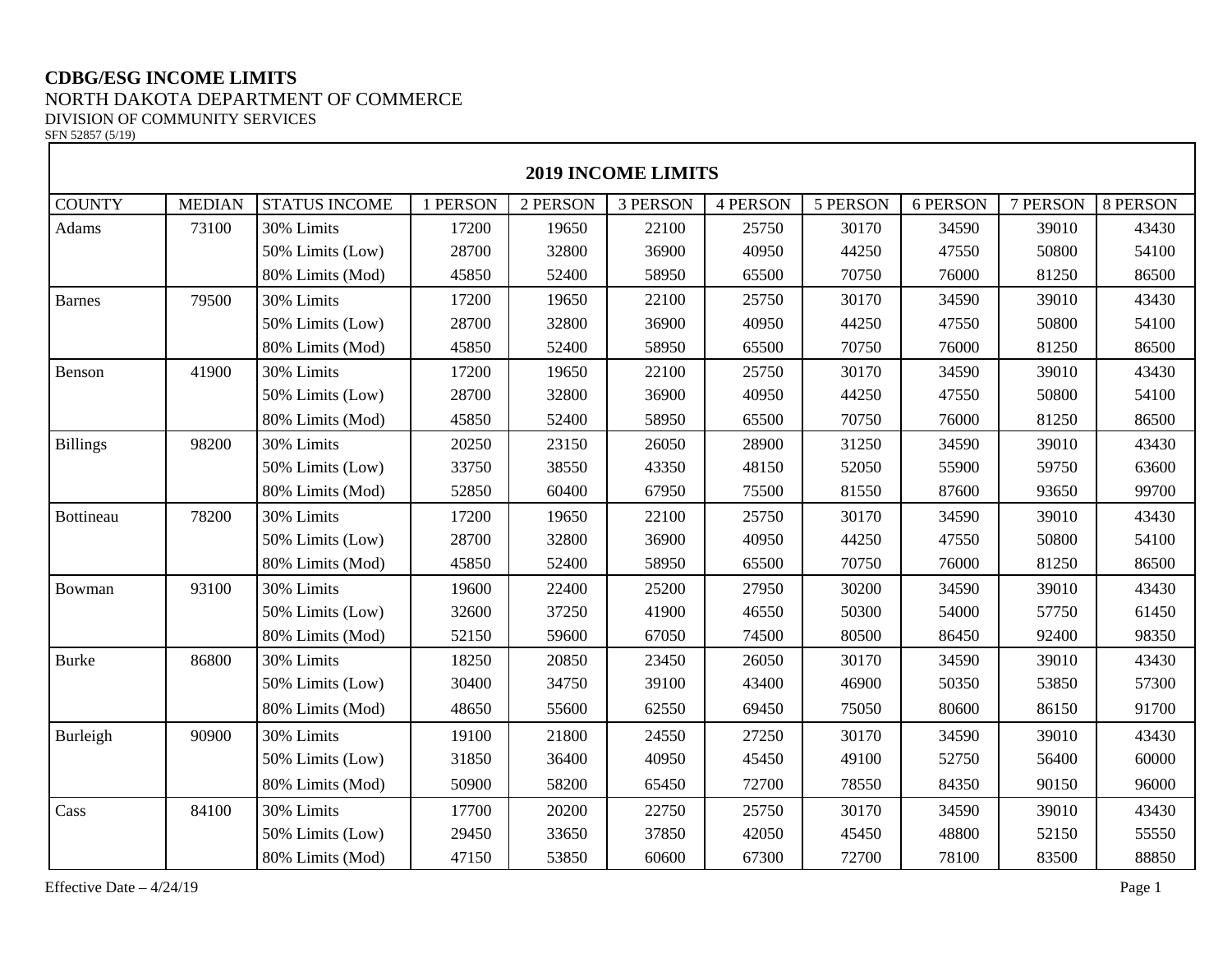| <b>COUNTY</b>      | <b>MEDIAN</b> | <b>STATUS INCOME</b> | 1 PERSON | 2 PERSON | 3 PERSON | <b>4 PERSON</b> | 5 PERSON | 6 PERSON | 7 PERSON | <b>8 PERSON</b> |
|--------------------|---------------|----------------------|----------|----------|----------|-----------------|----------|----------|----------|-----------------|
| Cavalier           | 84300         | 30% Limits           | 17750    | 20250    | 22800    | 25750           | 30170    | 34590    | 39010    | 43430           |
|                    |               | 50% Limits (Low)     | 29550    | 33750    | 37950    | 42150           | 45550    | 48900    | 52300    | 55650           |
|                    |               | 80% Limits (Mod)     | 47250    | 54000    | 60750    | 67450           | 72850    | 78250    | 83650    | 89050           |
| Dickey             | 72200         | 30% Limits           | 17200    | 19650    | 22100    | 25750           | 30170    | 34590    | 39010    | 43430           |
|                    |               | 50% Limits (Low)     | 28700    | 32800    | 36900    | 40950           | 44250    | 47550    | 50800    | 54100           |
|                    |               | 80% Limits (Mod)     | 45850    | 52400    | 58950    | 65500           | 70750    | 76000    | 81250    | 86500           |
| Divide             | 92500         | 30% Limits           | 19150    | 21900    | 24650    | 27350           | 30170    | 34590    | 39010    | 43430           |
|                    |               | 50% Limits (Low)     | 31950    | 36500    | 41050    | 45600           | 49250    | 52900    | 56550    | 60200           |
|                    |               | 80% Limits (Mod)     | 51050    | 58350    | 65650    | 72900           | 78750    | 84600    | 90400    | 96250           |
| Dunn               | 90700         | 30% Limits           | 19050    | 21800    | 24500    | 27200           | 30170    | 34590    | 39010    | 43430           |
|                    |               | 50% Limits (Low)     | 31750    | 36300    | 40850    | 45350           | 49000    | 52650    | 56250    | 59900           |
|                    |               | 80% Limits (Mod)     | 50800    | 58050    | 65300    | 72550           | 78400    | 84200    | 90000    | 95800           |
| Eddy               | 73200         | 30% Limits           | 17200    | 19650    | 22100    | 25750           | 30170    | 34590    | 39010    | 43430           |
|                    |               | 50% Limits (Low)     | 28700    | 32800    | 36900    | 40950           | 44250    | 47550    | 50800    | 54100           |
|                    |               | 80% Limits (Mod)     | 45850    | 52400    | 58950    | 65500           | 70750    | 76000    | 81250    | 86500           |
| Emmons             | 64600         | 30% Limits           | 17200    | 19650    | 22100    | 25750           | 30170    | 34590    | 39010    | 43430           |
|                    |               | 50% Limits (Low)     | 28700    | 32800    | 36900    | 40950           | 44250    | 47550    | 50800    | 54100           |
|                    |               | 80% Limits (Mod)     | 45850    | 52400    | 58950    | 65500           | 70750    | 76000    | 81250    | 86500           |
| Foster             | 73800         | 30% Limits           | 17200    | 19650    | 22100    | 25750           | 30170    | 34590    | 39010    | 43430           |
|                    |               | 50% Limits (Low)     | 28700    | 32800    | 36900    | 40950           | 44250    | 47550    | 50800    | 54100           |
|                    |               | 80% Limits (Mod)     | 45850    | 52400    | 58950    | 65500           | 70750    | 76000    | 81250    | 86500           |
| Golden Valley      | 77000         | 30% Limits           | 17200    | 19650    | 22100    | 25750           | 30170    | 34590    | 39010    | 43430           |
|                    |               | 50% Limits (Low)     | 28700    | 32800    | 36900    | 40950           | 44250    | 47550    | 50800    | 54100           |
|                    |               | 80% Limits (Mod)     | 45850    | 52400    | 58950    | 65500           | 70750    | 76000    | 81250    | 86500           |
| <b>Grand Forks</b> | 78500         | 30% Limits           | 17200    | 19650    | 22100    | 25750           | 30170    | 34590    | 39010    | 43430           |
|                    |               | 50% Limits (Low)     | 28700    | 32800    | 36900    | 40950           | 44250    | 47550    | 50800    | 54100           |
|                    |               | 80% Limits (Mod)     | 45850    | 52400    | 58950    | 65500           | 70750    | 76000    | 81250    | 86500           |
| Grant              | 70200         | 30% Limits           | 17200    | 19650    | 22100    | 25750           | 30170    | 34590    | 39010    | 43430           |
|                    |               | 80% Limits (Mod)     | 28700    | 32800    | 36900    | 40950           | 44250    | 47550    | 50800    | 54100           |
|                    |               | 80% Limits (Mod)     | 45850    | 52400    | 58950    | 65500           | 70750    | 76000    | 81250    | 86500           |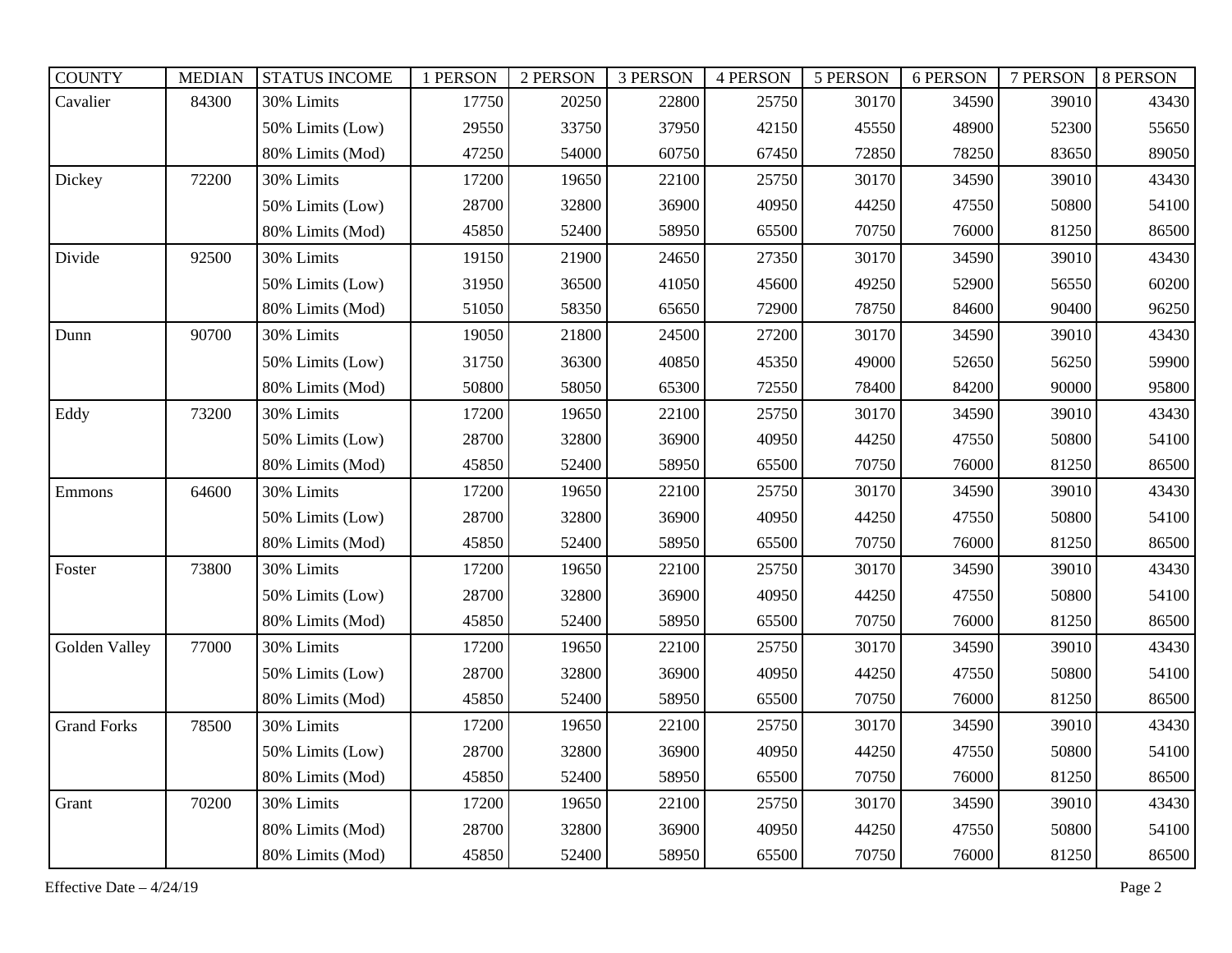| <b>COUNTY</b> |        | <b>STATUS INCOME</b> | 1 PERSON | 2 PERSON | 3 PERSON | <b>4 PERSON</b> | 5 PERSON | 6 PERSON | 7 PERSON | 8 PERSON |
|---------------|--------|----------------------|----------|----------|----------|-----------------|----------|----------|----------|----------|
| Griggs        | 78600  | 30% Limits           | 17200    | 19650    | 22100    | 25750           | 30170    | 34590    | 39010    | 43430    |
|               |        | 50% Limits (Low)     | 28700    | 32800    | 36900    | 40950           | 44250    | 47550    | 50800    | 54100    |
|               |        | 80% Limits (Mod)     | 45850    | 52400    | 58950    | 65500           | 70750    | 76000    | 81250    | 86500    |
| Hettinger     | 73600  | 30% Limits           | 17200    | 19650    | 22100    | 25750           | 30170    | 34590    | 39010    | 43430    |
|               |        | 50% Limits (Low)     | 28700    | 32800    | 36900    | 40950           | 44250    | 47550    | 50800    | 54100    |
|               |        | 80% Limits (Mod)     | 45850    | 52400    | 58950    | 65500           | 70750    | 76000    | 81250    | 86500    |
| Kidder        | 69800  | 30% Limits           | 17200    | 19650    | 22100    | 25750           | 30170    | 34590    | 39010    | 43430    |
|               |        | 50% Limits (Low)     | 28700    | 32800    | 36900    | 40950           | 44250    | 47550    | 50800    | 54100    |
|               |        | 80% Limits (Mod)     | 45850    | 52400    | 58950    | 65500           | 70750    | 76000    | 81250    | 86500    |
| LaMoure       | 72300  | 30% Limits           | 17200    | 19650    | 22100    | 25750           | 30170    | 34590    | 39010    | 43430    |
|               |        | 50% Limits (Low)     | 28700    | 32800    | 36900    | 40950           | 44250    | 47550    | 50800    | 54100    |
|               |        | 80% Limits (Mod)     | 45850    | 52400    | 58950    | 65500           | 70750    | 76000    | 81250    | 86500    |
| Logan         | 71100  | 30% Limits           | 17200    | 19650    | 22100    | 25750           | 30170    | 34590    | 39010    | 43430    |
|               |        | 50% Limits (Low)     | 28700    | 32800    | 36900    | 40950           | 44250    | 47550    | 50800    | 54100    |
|               |        | 80% Limits (Mod)     | 45850    | 52400    | 58950    | 65500           | 70750    | 76000    | 81250    | 86500    |
| McHenry       | 87800  | 30% Limits           | 18450    | 21100    | 23750    | 26350           | 30170    | 34590    | 39010    | 43430    |
|               |        | 50% Limits (Low)     | 30750    | 35150    | 39550    | 43900           | 47450    | 50950    | 54450    | 57950    |
|               |        | 80% Limits (Mod)     | 49200    | 56200    | 63250    | 70250           | 75900    | 81500    | 87150    | 92750    |
| McIntosh      | 63200  | 30% Limits           | 17200    | 19650    | 22100    | 25750           | 30170    | 34590    | 39010    | 43430    |
|               |        | 50% Limits (Low)     | 28700    | 32800    | 36900    | 40950           | 44250    | 47550    | 50800    | 54100    |
|               |        | 80% Limits (Mod)     | 45850    | 52400    | 58950    | 65500           | 70750    | 76000    | 81250    | 86500    |
| McKenzie      | 104100 | 30% Limits           | 20350    | 23250    | 26150    | 29050           | 31400    | 34590    | 39010    | 43430    |
|               |        | 50% Limits (Low)     | 33900    | 38750    | 43600    | 48400           | 52300    | 56150    | 60050    | 63900    |
|               |        | 80% Limits (Mod)     | 52850    | 60400    | 67950    | 75500           | 81550    | 87600    | 93650    | 99700    |
| McLean        | 79900  | 30% Limits           | 17200    | 19650    | 22100    | 25750           | 30170    | 34590    | 39010    | 43430    |
|               |        | 50% Limits (Low)     | 28700    | 32800    | 36900    | 40950           | 44250    | 47550    | 50800    | 54100    |
|               |        | 80% Limits (Mod)     | 45850    | 52400    | 58950    | 65500           | 70750    | 76000    | 81250    | 86500    |
| Mercer        | 92200  | 30% Limits           | 19400    | 22150    | 24900    | 27650           | 30170    | 34590    | 39010    | 43430    |
|               |        | 50% Limits (Low)     | 32300    | 36900    | 41500    | 46100           | 49800    | 53500    | 57200    | 60900    |
|               |        | 80% Limits (Mod)     | 51650    | 59000    | 66400    | 73750           | 79650    | 85550    | 91450    | 97350    |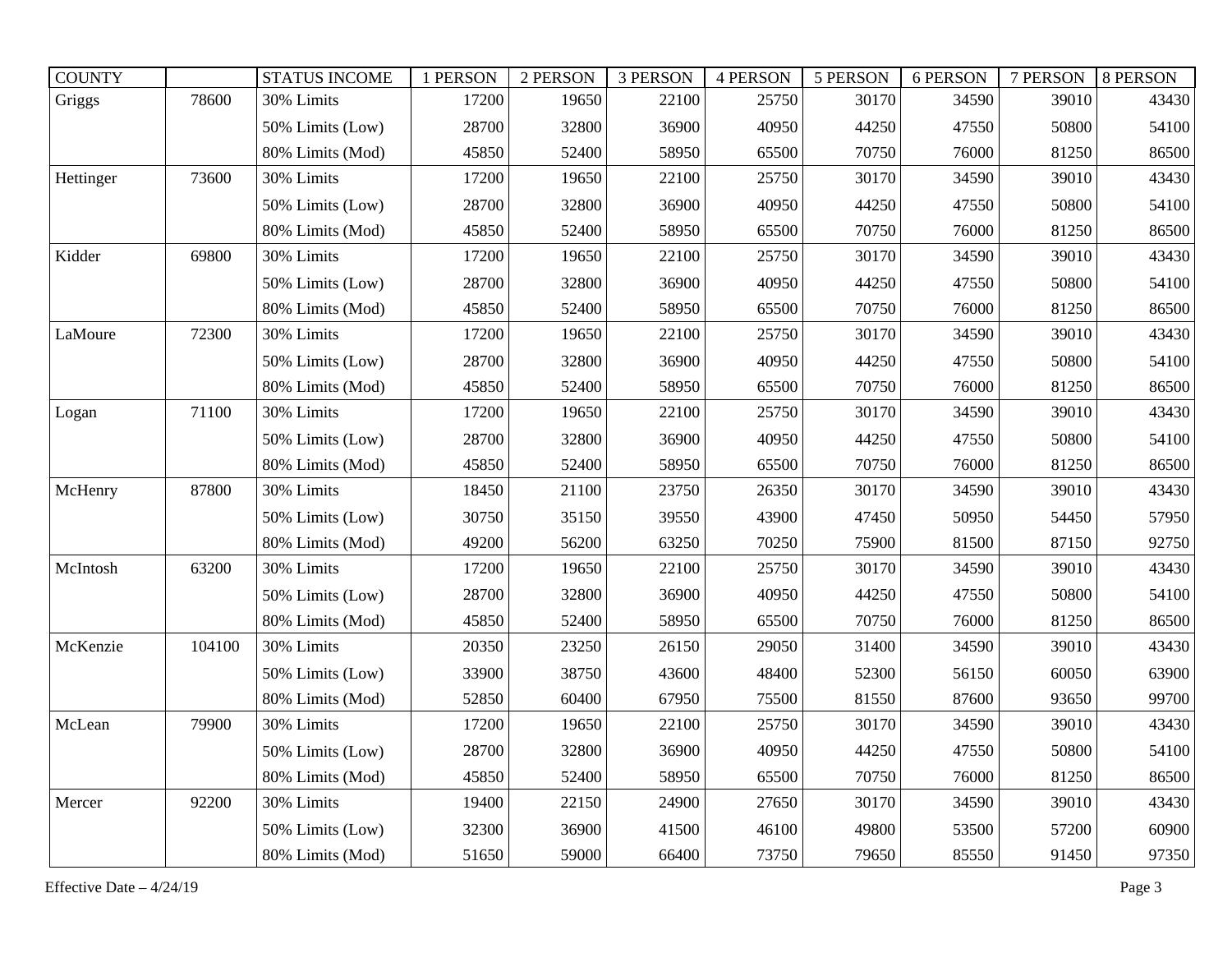| <b>COUNTY</b> | <b>MEDIAN</b> | <b>STATUS INCOME</b> | 1 PERSON | 2 PERSON | 3 PERSON | <b>4 PERSON</b> | 5 PERSON | 6 PERSON | 7 PERSON | 8 PERSON |
|---------------|---------------|----------------------|----------|----------|----------|-----------------|----------|----------|----------|----------|
| Morton        | 90900         | 30% Limits           | 19100    | 21800    | 24550    | 27250           | 30170    | 34590    | 39010    | 43430    |
|               |               | 50% Limits (Low)     | 31850    | 36400    | 40950    | 45450           | 49100    | 52750    | 56400    | 60000    |
|               |               | 80% Limits (Mod)     | 50900    | 58200    | 65450    | 72700           | 78550    | 84350    | 90150    | 96000    |
| Mountrail     | 84600         | 30% Limits           | 17800    | 20350    | 22900    | 25750           | 30170    | 34590    | 39010    | 43430    |
|               |               | 50% Limits (Low)     | 29650    | 33850    | 38100    | 42300           | 45700    | 49100    | 52500    | 55850    |
|               |               | 80% Limits (Mod)     | 47400    | 54200    | 60950    | 67700           | 73150    | 78550    | 83950    | 89400    |
| Nelson        | 71700         | 30% Limits           | 17200    | 19650    | 22100    | 25750           | 30170    | 34590    | 39010    | 43430    |
|               |               | 50% Limits (Low)     | 28700    | 32800    | 36900    | 40950           | 44250    | 47550    | 50800    | 54100    |
|               |               | 80% Limits (Mod)     | 45850    | 52400    | 58950    | 65500           | 70750    | 76000    | 81250    | 86500    |
| Oliver        | 94700         | 30% Limits           | 17800    | 20350    | 22900    | 25750           | 30170    | 34590    | 39010    | 43430    |
|               |               | 50% Limits (Low)     | 29650    | 33900    | 38150    | 42350           | 45750    | 49150    | 52550    | 55950    |
|               |               | 80% Limits (Mod)     | 47450    | 54200    | 61000    | 67750           | 73200    | 78600    | 84050    | 89450    |
| Pembina       | 77700         | 30% Limits           | 17200    | 19650    | 22100    | 25750           | 30170    | 34590    | 39010    | 43430    |
|               |               | 50% Limits (Low)     | 28700    | 32800    | 36900    | 40950           | 44250    | 47550    | 50800    | 54100    |
|               |               | 80% Limits (Mod)     | 45850    | 52400    | 58950    | 65500           | 70750    | 76000    | 81250    | 86500    |
| Pierce        | 60300         | 30% Limits           | 17200    | 19650    | 22100    | 25750           | 30170    | 34590    | 39010    | 43430    |
|               |               | 50% Limits (Low)     | 28700    | 32800    | 36900    | 40950           | 44250    | 47550    | 50800    | 54100    |
|               |               | 80% Limits (Mod)     | 45850    | 52400    | 58950    | 65500           | 70750    | 76000    | 81250    | 86500    |
| Ramsey        | 72800         | 30% Limits           | 17200    | 19650    | 22100    | 25750           | 30170    | 34590    | 39010    | 43430    |
|               |               | 50% Limits (Low)     | 28700    | 32800    | 36900    | 40950           | 44250    | 47550    | 50800    | 54100    |
|               |               | 80% Limits (Mod)     | 45850    | 52400    | 58950    | 65500           | 70750    | 76000    | 81250    | 86500    |
| Ransom        | 72800         | 30% Limits           | 17200    | 19650    | 22100    | 25750           | 30170    | 34590    | 39010    | 43430    |
|               |               | 50% Limits (Low)     | 28700    | 32800    | 36900    | 40950           | 44250    | 47550    | 50800    | 54100    |
|               |               | 80% Limits (Mod)     | 45850    | 52400    | 58950    | 65500           | 70750    | 76000    | 81250    | 86500    |
| Renville      | 88400         | 30% Limits           | 18550    | 21200    | 23850    | 26500           | 30170    | 34590    | 39010    | 43430    |
|               |               | 50% Limits (Low)     | 30950    | 35400    | 39800    | 44200           | 47750    | 51300    | 54850    | 58350    |
|               |               | 80% Limits (Mod)     | 49500    | 56600    | 63650    | 70700           | 76400    | 82050    | 87700    | 93350    |
| Richland      | 78800         | 30% Limits           | 17200    | 19650    | 22100    | 25750           | 30170    | 34590    | 39010    | 43430    |
|               |               | 50% Limits (Low)     | 28700    | 32800    | 36900    | 40950           | 44250    | 47550    | 50800    | 54100    |
|               |               | 80% Limits (Mod)     | 45850    | 52400    | 58950    | 65500           | 70750    | 76000    | 81250    | 86500    |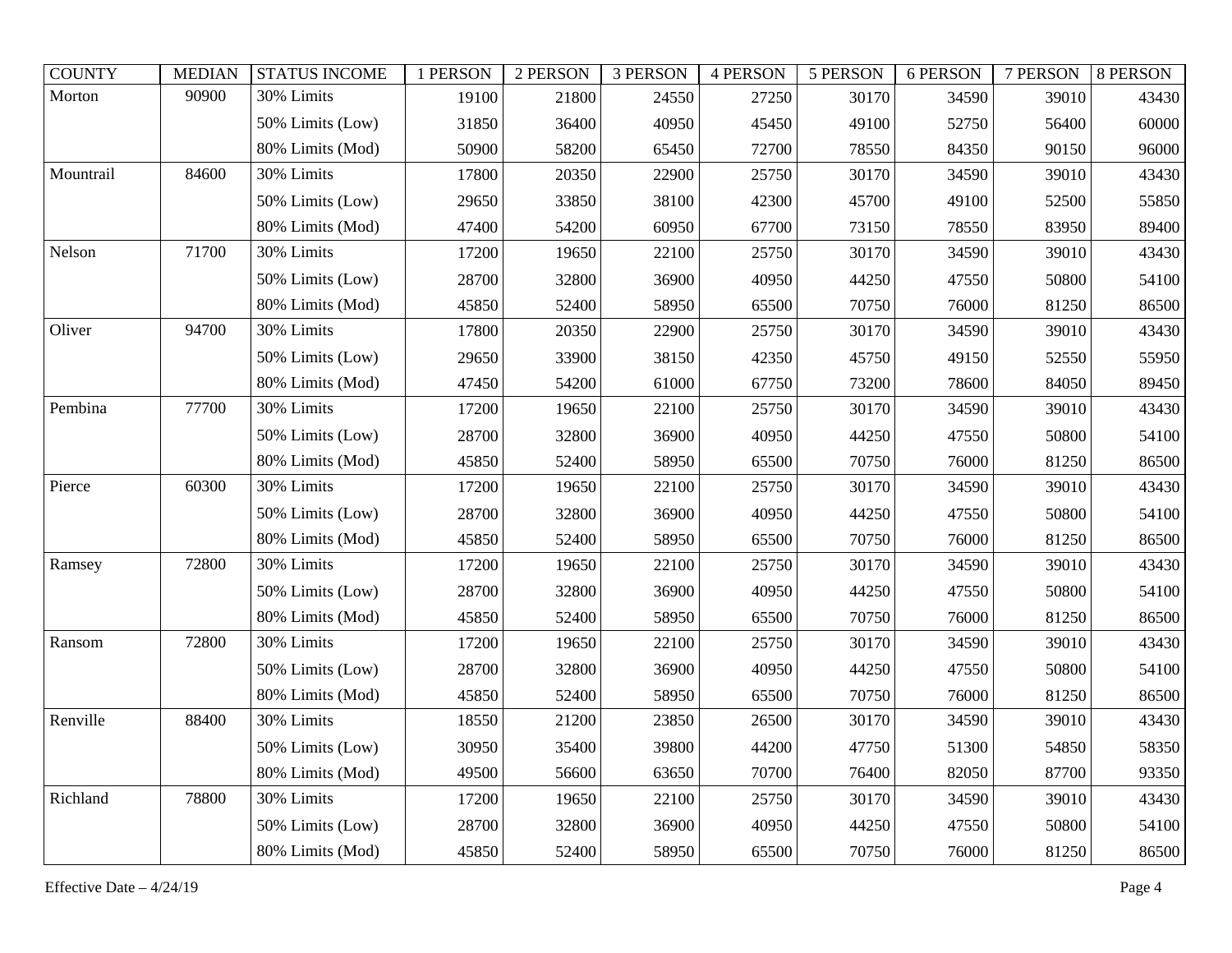| <b>COUNTY</b> | <b>MEDIAN</b> | <b>STATUS INCOME</b> | 1 PERSON | 2 PERSON | <b>3 PERSON</b> | <b>4 PERSON</b> | 5 PERSON | 6 PERSON | 7 PERSON | 8 PERSON |
|---------------|---------------|----------------------|----------|----------|-----------------|-----------------|----------|----------|----------|----------|
| Rolette       | 51500         | 30% Limits           | 17200    | 19650    | 22100           | 25750           | 30170    | 34590    | 39010    | 43430    |
|               |               | 50% Limits (Low)     | 28700    | 32800    | 36900           | 40950           | 44250    | 47550    | 50800    | 54100    |
|               |               | 80% Limits (Mod)     | 45850    | 52400    | 58950           | 65500           | 70750    | 76000    | 81250    | 86500    |
| Sargent       | 77800         | 30% Limits           | 17200    | 19650    | 22100           | 25750           | 30170    | 34590    | 39010    | 43430    |
|               |               | 50% Limits (Low)     | 28700    | 32800    | 36900           | 40950           | 44250    | 47550    | 50800    | 54100    |
|               |               | 80% Limits (Mod)     | 45850    | 52400    | 58950           | 65500           | 70750    | 76000    | 81250    | 86500    |
| Sheridan      | 61600         | 30% Limits           | 17200    | 19650    | 22100           | 25750           | 30170    | 34590    | 39010    | 43430    |
|               |               | 50% Limits (Low)     | 28700    | 32800    | 36900           | 40950           | 44250    | 47550    | 50800    | 54100    |
|               |               | 80% Limits (Mod)     | 45850    | 52400    | 58950           | 65500           | 70750    | 76000    | 81250    | 86500    |
| Sioux         | 43200         | 30% Limits           | 17200    | 19650    | 22100           | 25750           | 30170    | 34590    | 39010    | 43430    |
|               |               | 50% Limits (Low)     | 28700    | 32800    | 36900           | 40950           | 44250    | 47550    | 50800    | 54100    |
|               |               | 80% Limits (Mod)     | 45850    | 52400    | 58950           | 65500           | 70750    | 76000    | 81250    | 86500    |
| Slope         | 80800         | 30% Limits           | 17200    | 19650    | 22100           | 25750           | 30170    | 34590    | 39010    | 43430    |
|               |               | 50% Limits (Low)     | 28700    | 32800    | 36900           | 40950           | 44250    | 47550    | 50800    | 54100    |
|               |               | 80% Limits (Mod)     | 45850    | 52400    | 58950           | 65500           | 70750    | 76000    | 81250    | 86500    |
| <b>Stark</b>  | 102100        | 30% Limits           | 21150    | 24200    | 27200           | 30200           | 32650    | 35050    | 39010    | 43430    |
|               |               | 50% Limits (Low)     | 35250    | 40250    | 45300           | 50300           | 54350    | 58350    | 62400    | 66400    |
|               |               | 80% Limits (Mod)     | 52850    | 60400    | 67950           | 75500           | 81550    | 81550    | 93650    | 99700    |
| Steele        | 74000         | 30% Limits           | 17200    | 19650    | 22100           | 25750           | 30170    | 34590    | 39010    | 43430    |
|               |               | 50% Limits (Low)     | 28700    | 32800    | 36900           | 40950           | 44250    | 47550    | 50800    | 54100    |
|               |               | 80% Limits (Mod)     | 45850    | 52400    | 58950           | 65500           | 70750    | 76000    | 81250    | 86500    |
| Stutsman      | 77500         | 30% Limits           | 17200    | 19650    | 22100           | 25750           | 30170    | 34590    | 39010    | 43430    |
|               |               | 50% Limits (Low)     | 28700    | 32800    | 36900           | 40950           | 44250    | 47550    | 50800    | 54100    |
|               |               | 80% Limits (Mod)     | 45850    | 52400    | 58950           | 65500           | 70750    | 76000    | 81250    | 86500    |
| Towner        | 78100         | 30% Limits           | 17200    | 19650    | 22100           | 25750           | 30170    | 34590    | 39010    | 43430    |
|               |               | 50% Limits (Low)     | 28700    | 32800    | 36900           | 40950           | 44250    | 47550    | 50800    | 54100    |
|               |               | 80% Limits (Mod)     | 45850    | 52400    | 58950           | 65500           | 70750    | 76000    | 81250    | 86500    |